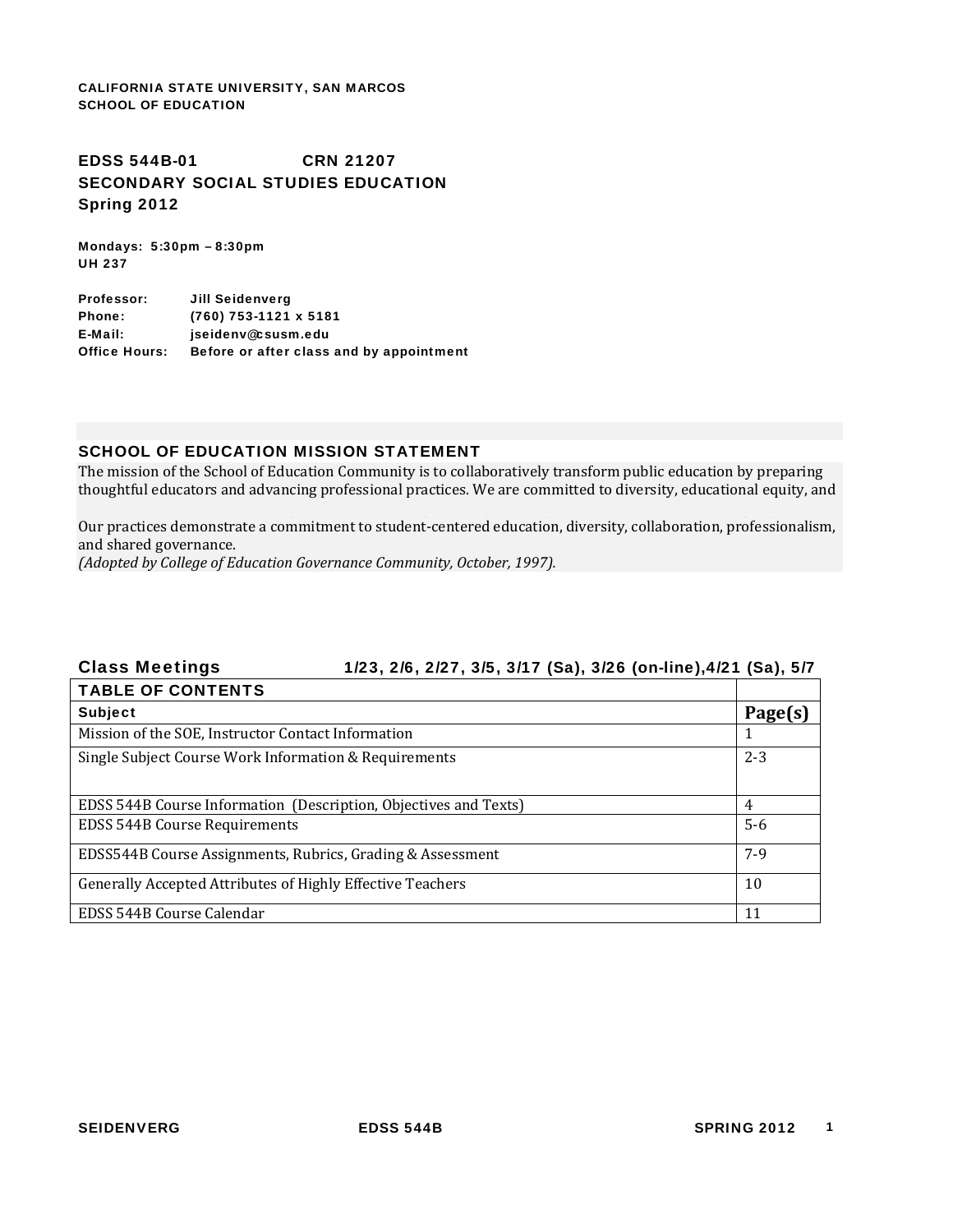#### SINGLE SUBJECT COURSE WORK INFORMATION & REQUIREMENTS

#### Course Prerequisites

Admission to the Single Subject Program, EDUC 350, EDUC 364, & EDUC 422

#### Authorization to Teach English Learners

 *(Approved by CCTC in SB 2042 Program Standards, August 02.)* This credential program has been specifically designed to prepare teachers for the diversity of languages often encountered in California public school classrooms. The authorization to teach English learners is met through the infusion of content and experiences within the credential program, as well as additional coursework. Teacher candidates successfully completing this program receive a credential with authorization to teach English learners.

#### Teacher Candidate Learning Outcomes

Teacher Candidates will be required to complete a Teaching Performance Assessment, show proof of Teacher Performance Expectations and complete critical assessment tasks- specific assignments for this course. It is the teacher candidates responsibility to understand expectations and complete assignments by stated due dates.

#### California Teacher Performance Assessment (CalTPA)

 assessment system is called the CalTPA or the TPA for short. To assist your successful completion of the TPA a logistical concerns are to be addressed during the seminars. Your attention to TPA seminars will greatly support materials can be found on the SOE website. Beginning July 1, 2008 all California credential candidates must successfully complete a state‐approved system of teacher performance assessment (TPA), to be embedded in the credential program of preparation. At CSUSM this series of informational seminars are offered online through Moodle Cougar Courses. TPA related questions and contribute to your success on the assessment. Additionally, SOE classes use common pedagogical language, lesson plans (lesson designs), and unit plans (unit designs) in order to support and ensure your success on the TPA and more importantly in your credential program. The CalTPA Candidate Handbook, TPA seminars, and other TPA

#### School of Education Attendance Policy

 80% of class time, or s/he may not receive a passing grade for the course at the discretion of the instructor.  extenuating circumstances, s/he should contact the instructor as soon as possible. *(Adopted by the College of Education Governance Community, December, 1997.)* Due to the dynamic and interactive nature of courses in the School of Education, all teacher candidates are expected to attend all classes and participate actively. At a minimum, teacher candidates must attend more than Individual instructors may adopt more stringent attendance requirements. Should the teacher candidate have

#### Teacher Candidates with Disabilities Requiring Reasonable Accommodations

 Teacher candidates with disabilities who require reasonable accommodations must be approved for services by providing appropriate and recent documentation to the Office of Disable Student Services (DSS). This office is located in Craven Hall 4300, and can be contacted by phone at (760) 750‐4905, or TTY (760) 750‐4909. Teacher candidates authorized by DSS to receive reasonable accommodations should meet with their instructor during office hours or, in order to ensure confidentiality, in a more private setting.

#### All University Writing Requirement

The writing requirements for this class will be met as described in the assignments. Every course at the university, including this one must have a writing requirement of at least 2500 words.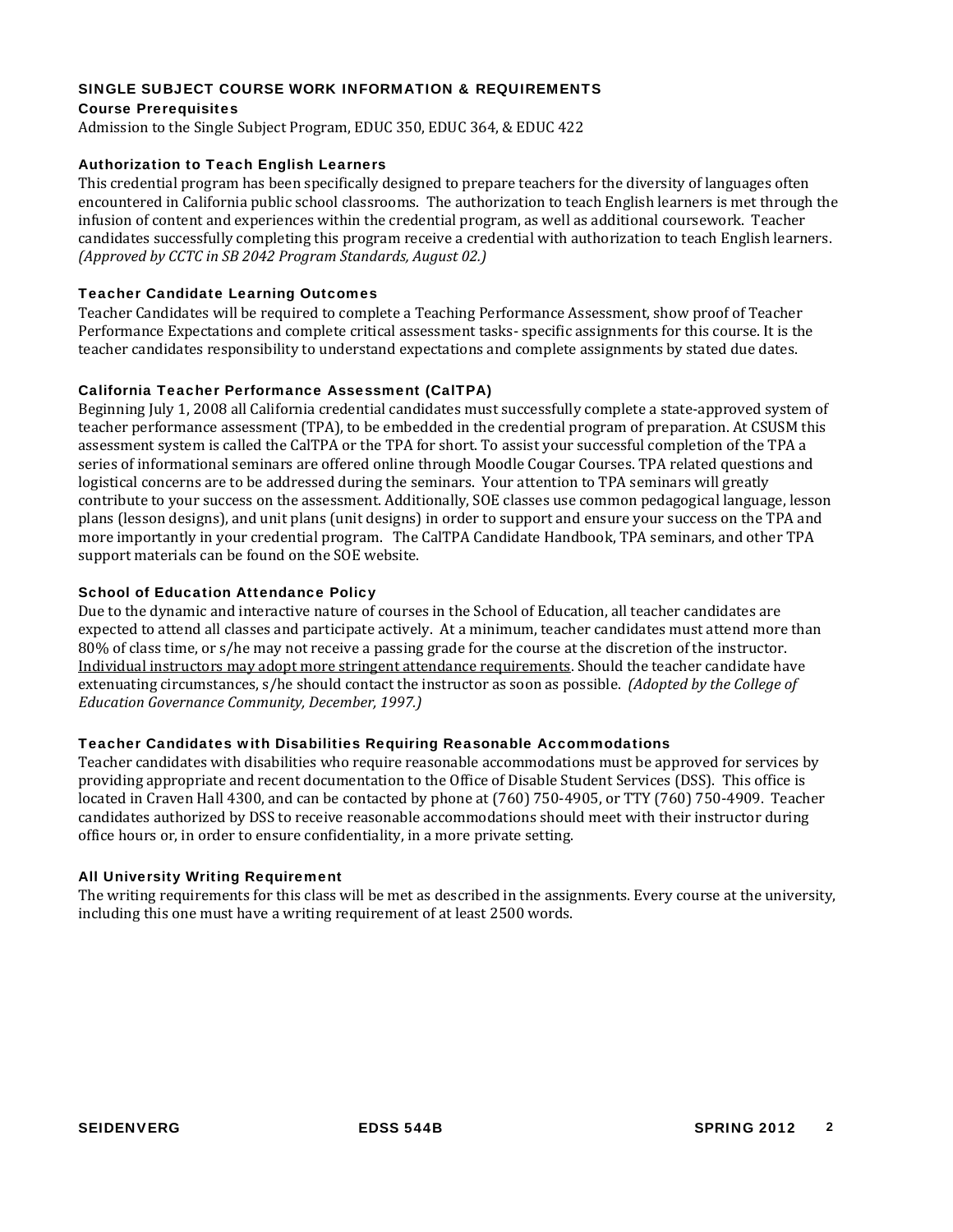#### CSUSM Academic Honesty Policy

 Students will be expected to adhere to standards of academic honesty and integrity, as outlined in the Student Any quoted material should give credit to the source and be punctuated with quotation marks. Academic Honesty Policy. All written work and oral presentation assignments must be original work. All ideas/materials that are borrowed from other sources must have appropriate references to the original sources.

 accordance with the general rules and regulations of the university. Disciplinary action may include the lowering Teacher candidates are responsible for honest completion of their work including examinations. There will be no tolerance for infractions. If you believe there has been an infraction by someone in the class, please bring it to the instructor's attention. The instructor reserves the right to discipline any student for academic dishonesty in of grades and/or the assignment of a failing grade for an exam, assignment, or the class as a whole. Incidents of Academic Dishonesty will be reported to the Dean of Students. Sanctions at the University level may include suspension or expulsion from the University.

#### Plagiarism

 about whether your work is paraphrased or plagiarized see the Plagiarism Prevention for Students website http://library.csusm.edu/plagiarism/index.html. If there are questions about academic honesty, please consult the University catalog. As an educator, it is expected that each teacher candidate will do his/her own work, and contribute equally to group projects and processes. Plagiarism or cheating is unacceptable under any circumstances. If you are in doubt

#### Electronic Communication Protocol

timely manner. Please be reminded that electronic correspondences are a very specific form of communication, case letters, major typos, or slang, often communicates more than the sender originally intended. With that said, Electronic correspondence is a part of your professional interactions. If you need to contact instructor or other teacher candidates, e-mail is often the easiest way to do so. It is my intention to respond to all received e-mails in a with their own form of nuances, meanings, and etiquette. For instance, electronic messages sent with all upper please be mindful of all electronic messages you send, to your colleagues, to faculty members in the School of Education, or to persons within the greater educational community. All electronic messages should be crafted with professionalism and care.

#### **Things to consider:**

- Would I say in person what this e-mail specifically says?
- How could this e-mail be misconstrued?
- Does this e-mail represent my highest self?
- Am I sending this e-mail to avoid a face-to-face conversation?

In addition, if there is ever a concern with an email I send to you, let's talk in person so we can correct any confusion.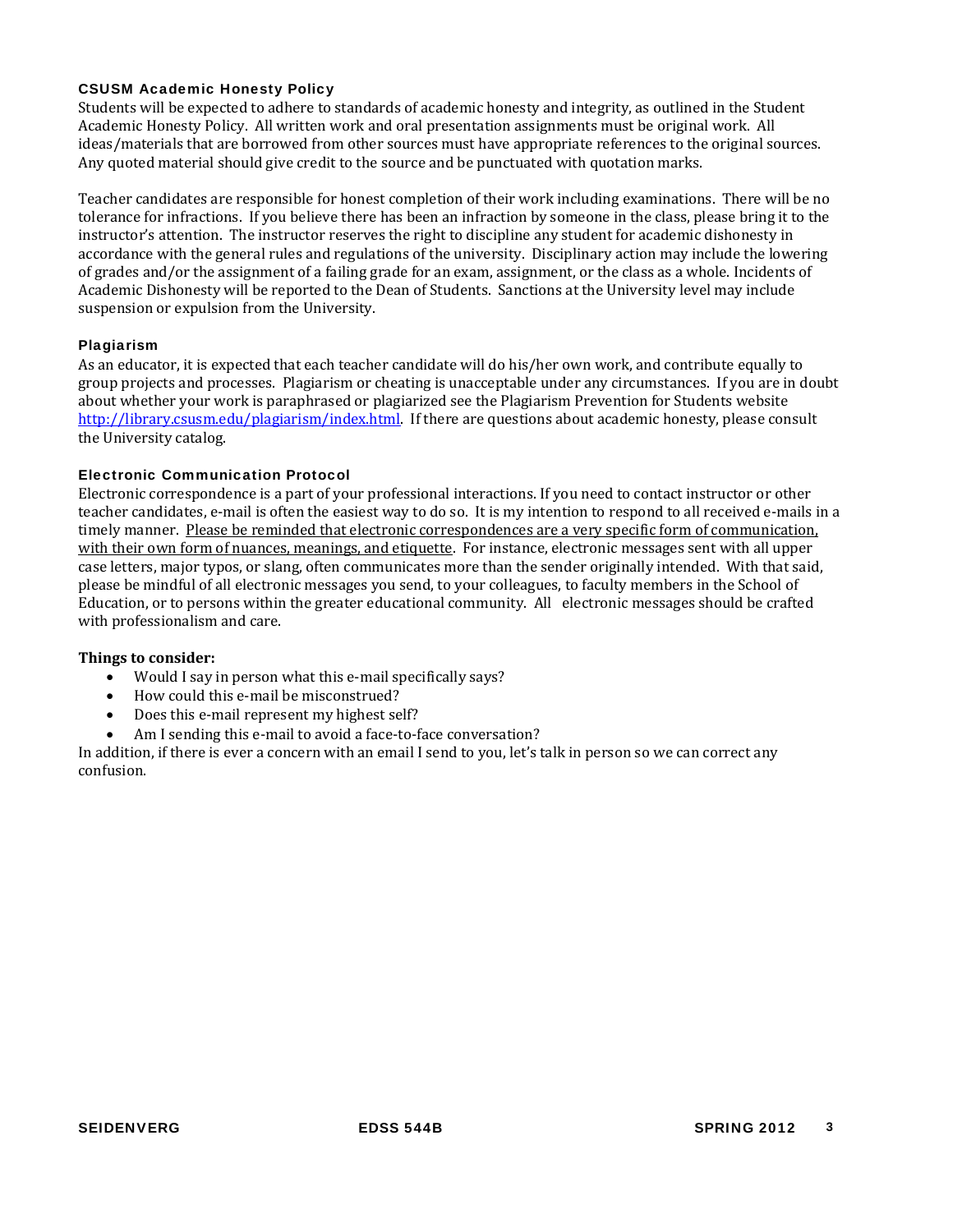# EDSS 544B COURSE INFORMATION, AND TEXTS

# Course Description Secondary Social Studies Education

Focuses on developing an understanding of theory, methodology, and assessment of Social Studies in integrated and inclusive secondary classrooms: Part A. This course is aligned with California's SB 2042 Standards.

### **Objectives**

During interrelated activities in program coursework and fieldwork, SS history/social science candidates learn and practice ways to:

- 1. state-adopted K-12 academic content standards for students in history while helping students to use history-social science analysis skills at intermediate and advanced levels;
- case studies, historical literature, and cross‐cultural activities; 2. apply social science concepts to historical issues and enrich the study of history through in‐depth
- 3. encourage civic participation through studies of democratic civic values and constitutional principles;
- 4. deal honestly and accurately with controversial issues in historical or contemporary contexts;
- 5. discuss important roles of religion in world and United States history without bias;
- 6. incorporate a range of critical thinking skills and academic study skills into social studies instruction;
- 7. utilize active forms of social science learning with all students, including simulations, debates, research studies and cooperative projects.

As a result of this course, you will be able to:

- 1. Apply the California History/Social Science Framework, the State H/SS Standards and related documents to the classroom experience;
- 2. Understand the value of incorporating primary source materials, the arts, and oral history methods into social studies instruction;
- 3. Become aware of the multitude of community resources available to teachers and the ways in which these resources can be used to strengthen the social studies program;
- 4. Design lesson plans and implement them through a developmentally appropriate unit that reflects the needs of the learning community while infusing a multicultural perspective throughout.
- 5. Design curricula that reflect a variety of instructional strategies and that develop higher-level thinking skills through active participation;
- 6. More deeply appreciate the social sciences and history as a field of study.

# Required Texts

CSDE. (2000). History‐Social Science Framework (for California Public Schools K‐12). Sacramento, CA. (H/SS) www.cde.ca.gov/cilbranch/cfir/hsssbeup.pdf

A choice of 2 books selected by the class during the first class meeting.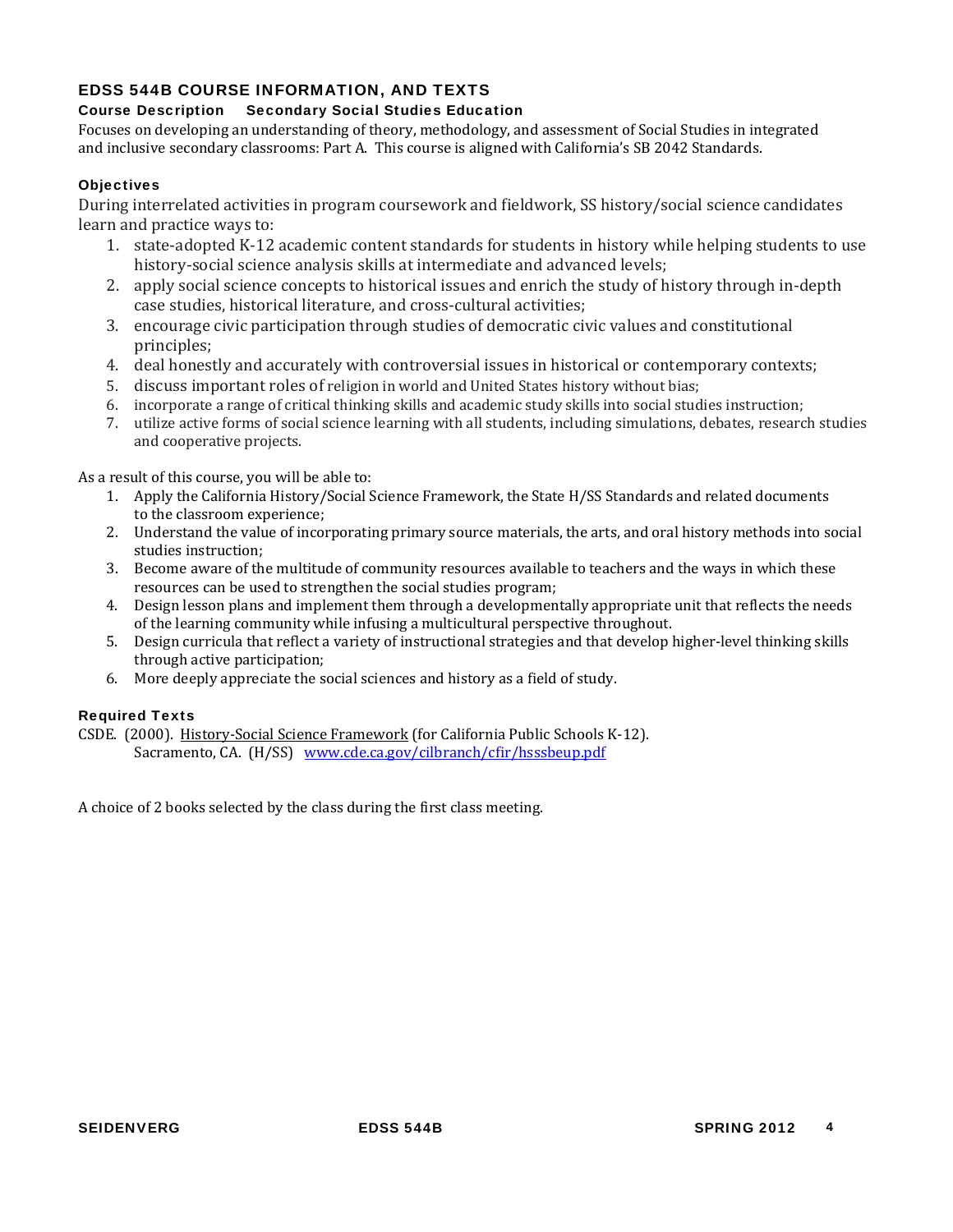# EDSS 544B COURSE REQUIREMENTS

 Teacher education is a professional preparation program. It is expected that teacher candidates will come to class prepared to discuss the readings, submit required assignments, and participate in class activities. Teacher candidates are expected to adhere to academic honesty and integrity, standards of dependability, confidentiality and writing achievement. Because it is important for teachers to be able to effectively communicate their ideas to students, parents, colleagues, and administrators, writing that is original, clear and error‐free is a priority for the School of Education.

## Teacher Performance Expectation (TPE) Competencies

 attitudes necessary to assist schools and districts in implementing an effective program for all students. The This course is designed to help teachers seeking the Single Subject Credential to develop the skills, knowledge, and successful candidate must be able to demonstrate their understanding and ability to apply each of the TPE's, that is, merge theory and practice in order to realize a comprehensive and extensive educational program for all students. Failure to meet a minimum competence in any of the TPE's by the completion of the program will prevent the acquisition of the Single Subject Credential. A full-text version of the TPE descriptions can be downloaded from the School of Education website. This course will emphasize the following TPEs:

### Primary Emphasis

TPE 1b-Subject Specific Pedagogical Skills for SS Teaching Assignment

- TPE 3- Interpretation and Use of Assessments
- TPE 4- Making Content Accessible
- TPE 6c-Developmentally Appropriate Practices in Grades 9-12
- TPE 6d-Developmentally Appropriate Practices for Special Education
- TPE 9- Instructional Planning
- TPE10- Instructional Time

### Secondary Emphasis

- TPE 2- Monitoring Student Learning During Instruction
- TPE 5- Student Engagement
- TPE 7- Teaching English Learners
- TPE11- Social Environment
- TPE12- Professional, Legal, and Ethical Obligation
- TPE 13-Professional Growth
- TPE 14-Technology in Teaching and Learning

#### Teaching History-Social Science in a Single subject Assignment

 Candidates for a Single Subject Teaching Credential in History‐Social Science demonstrate the ability to teach the state‐adopted academic content standards for students in history‐social science (Grades 7‐12). They enable students to learn and use analytic thinking skills in history and social science while attaining the state‐adopted academic content standards for students. They use timelines and maps to reinforce students' sense of temporal and spatial scale. Candidates teach students how social science concepts and themes provide insights into historical periods and cultures. They help students understand events and periods from multiple perspectives by using simulations, case studies, cultural artifacts, works of art and literature, cooperative projects, and student research activities.

 (e.g., social, cultural, religious, race, and gender issues), and encourage students to reflect on and share their Additionally, History‐Social Science Single Subject Candidates connect essential facts and information to broad themes, concepts and principles, and they relate history-social science content to current or future issues. They teach students how cultural perspectives inform and influence understandings of history. They select and use ageappropriate primary and secondary documents and artifacts to help students understand a historical period, event, region or culture. Candidates ask questions and structure academic instruction to help students recognize prejudices and stereotypes. They create classroom environments that support the discussion of sensitive issues insights and values. They design activities to counter illustrate multiple viewpoints on issues. Candidates monitor the progress of students as they work to understand, debate, and critically analyze social science issues, data, and research conclusions from multiple perspectives.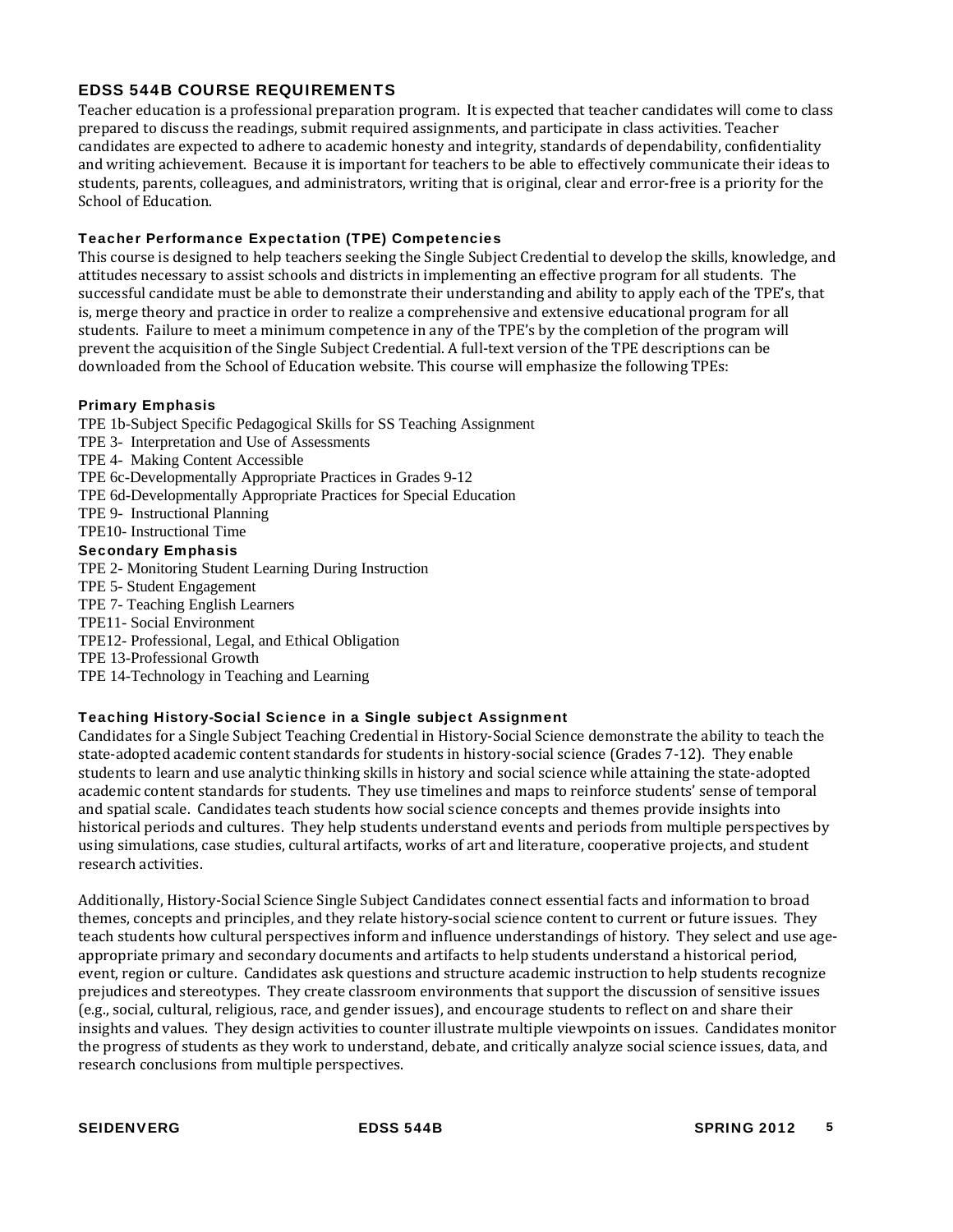#### Instructor Application of the Attendance Policy

 credential requirement. Absences and late arrivals/early departures will affect the final grade. For this course, attendance at all classes is essential to receiving credit for intermediate assessments and involvement in discussions of readings. A minimum grade of C+ is required in EDUC 544 to qualify as part of the

For this course, If you miss more than 2 sessions, you will not pass the course. If extenuating circumstances occur, the student should contact the instructor as soon as possible to make appropriate arrangements. Notification of an absence does not constitute an excuse.

If more than three hours is missed, the highest possible grade that can be earned is a "C+". If extenuating circumstances occur, the teacher candidate should contact the instructor as soon as possible to make appropriate arrangements.

The following individual penalties will be assessed for absences:

- Half credit for any late assignments turned in within one week of the original due date.
- No assignments will be accepted after one week.
- No credit for the intermediate assessment for that day's work (reading responses, role-plays, presentations...)
- 1 make up assignment will be accepted for a three-hour (or portion of 3 hours) absence assignment is due 1 week after absence. Make Up Assignment must be negotiated with instructor. Make up assignments are due within one week of absence.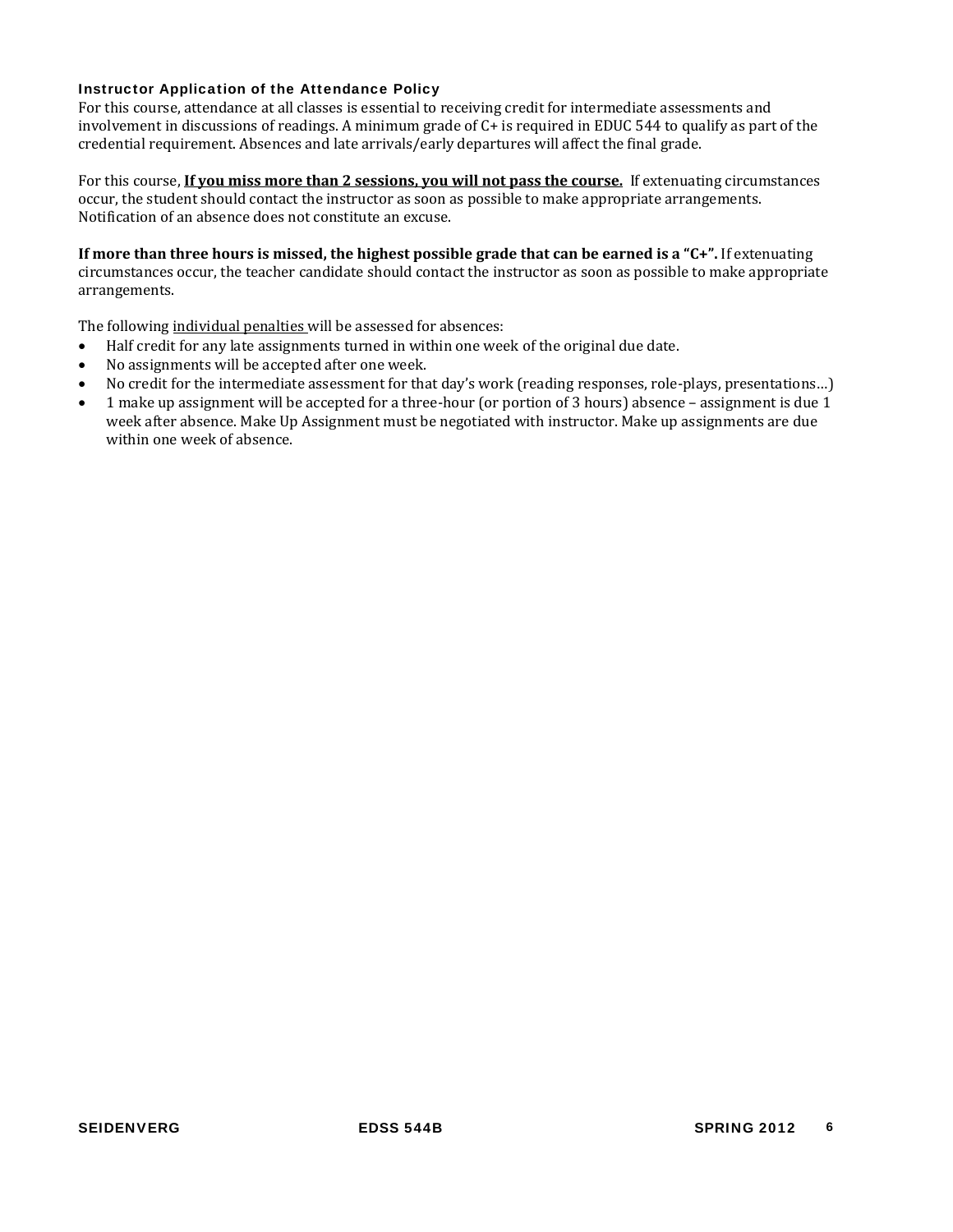#### EDSS 544B COURSE ASSIGNMENT DESCRIPTIONS, RUBRICS, AND GRADING ASSIGNMENTS

Detailed assignments and rubrics will be handed out in class.

be deducted if assignments are submitted late. Half credit for any late assignments turned in within one week of the  *original due date. No assignments will be accepted after one week.* It is expected that work will be turned in on time. Please discuss individual issues with the instructor. Points will

#### Strategies Notebook

#### (*TPE 1b, 3, 4, 6c, 6d*)

Students will develop a notebook of portable teaching and learning strategies that can be used for specific purposes in a variety of situations. This notebook will include categories such as thinking skills, openers, literacy skills, assessment strategies and more. Each entry will be formatted to include purposes of strategy, step-by-step implementation and reflective analysis. It should be constructed so that individual strategies can be entered and updated throughout the teacher's career.

### Unit Plans including WebQuest and Reflections

(*TPE 1b, 3, 4, 9, 10*)

 of a unit plan. They will make distinction between goals and objectives, provide a variety of activities that build both One unit will be designed for each class being taught in teacher candidacy. These units will include the essential elements conceptual understanding and skills as well as a final assessment. They will include at least two complete lesson plans that build toward the goals of the unit. It is expected that these units will be implemented during student teaching, and self-reflections about those units will be written.

#### Web Quest Assignment

#### *(TPE 1b, 2, 6c 14)*

 provided on Cougar Courses. This WebQuest will be part of the larger unit plan assignment. Students will design a Web Quest that can be used in one of the classes in which they are teacher candidates this semester. This Web Quest will contain the four elements: introduction, task, process, and evaluation/assessment. This assignment will include all websites that will be provided to students when they are completing this research task. Assignment will be

# Simulation Lesson Plan and Presentation

*(TPE 1b, 4, 5, 6c, 6d, 7, 9, 11)* 

 Students will research, create/revise and present a simulation activity that can be used during their teacher candidacy. A complete lesson plan that includes the prior knowledge and preparation for the simulation, the lesson, the simulation and the evaluation/assessment.

#### Seminar Book Presentations

*(TPE 1b, 9, 13)* 

Students will read a book selected from books offered in class. The books offered are about historical topics, with the intent to deepen content area knowledge. In groups, students will read and discuss the books, and then present the books to the rest of class.

#### Reading Reflections

#### *(TPE 1b, 10)*

Each lesson, students will be asked to write reflections on the readings and class activities. These reflections will be assessed on comprehension, analysis and integration of the material. In addition, "summary reflections" in the areas of *Subject-specific Pedagogical Skills (1B) and Instructional Time (10)* will be written for inclusion and archived in Taskstream. Failure to complete any portion of Taskstream assignment will result in no credit for the course.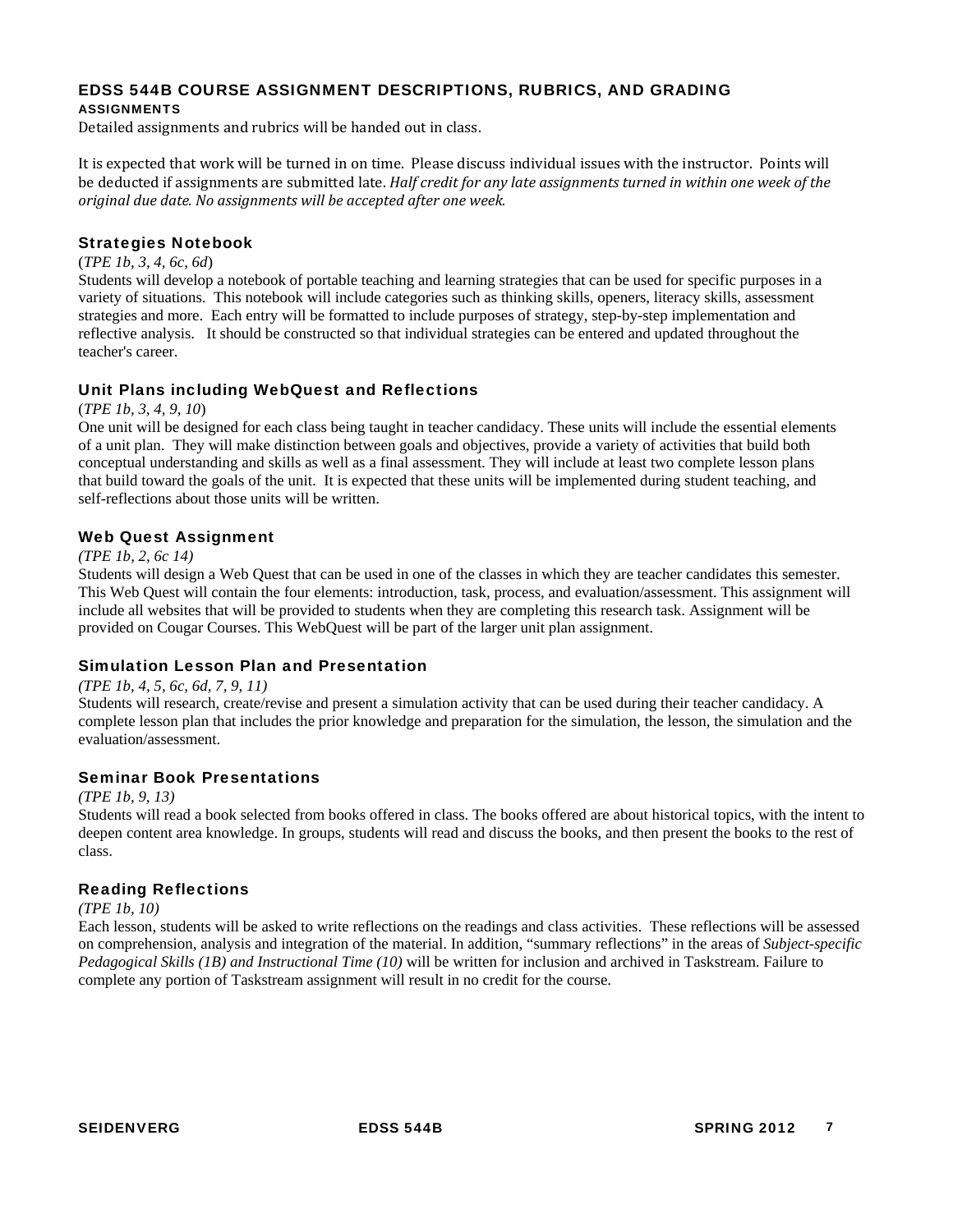# Professionalism

#### (*TPE 12, 13*)

Each student will be assessed according to the Group Participation Rubric. This assessment will focus on collaborative skills and professional responsibilities. Because this course is part of an accredited program that leads to professional certification, students are expected to demonstrate behavior consistent with a professional career. Students must:

- Attend all class meetings
- grade. Arrive on time just as you would at a school site. Late arrivals to and early departures from class will alter the final
- Prepare carefully for class.
- submitted no later than one week after it was returned and may not be eligible for full credit. If you are absent when Complete all assignments on time. Late assignments will receive a  $20%$  reduction in points for each day (not each class meeting) late. Occasionally a student may be asked to revise an assignment. If so, the revised work must be an assignment is due, you may submit the work via email so that it is not counted late. Receipt of the assignment will be returned by the instructor.
- Interact professionally and collaborate responsibly with your colleagues. Teacher education is a professional preparation program and students will be expected to adhere to standards of dependability, academic honesty and writing achievement.

# GRADE

| <b>Strategy Notebook</b>         | 10% |
|----------------------------------|-----|
| Unit Plans (15% each)            | 30% |
| <b>Seminar Book Presentation</b> | 10% |
| <b>WebQuest Assignment</b>       | 10% |
| Simulation Lesson/Presentation   | 10% |
| Professionalism/Reflections      | 30% |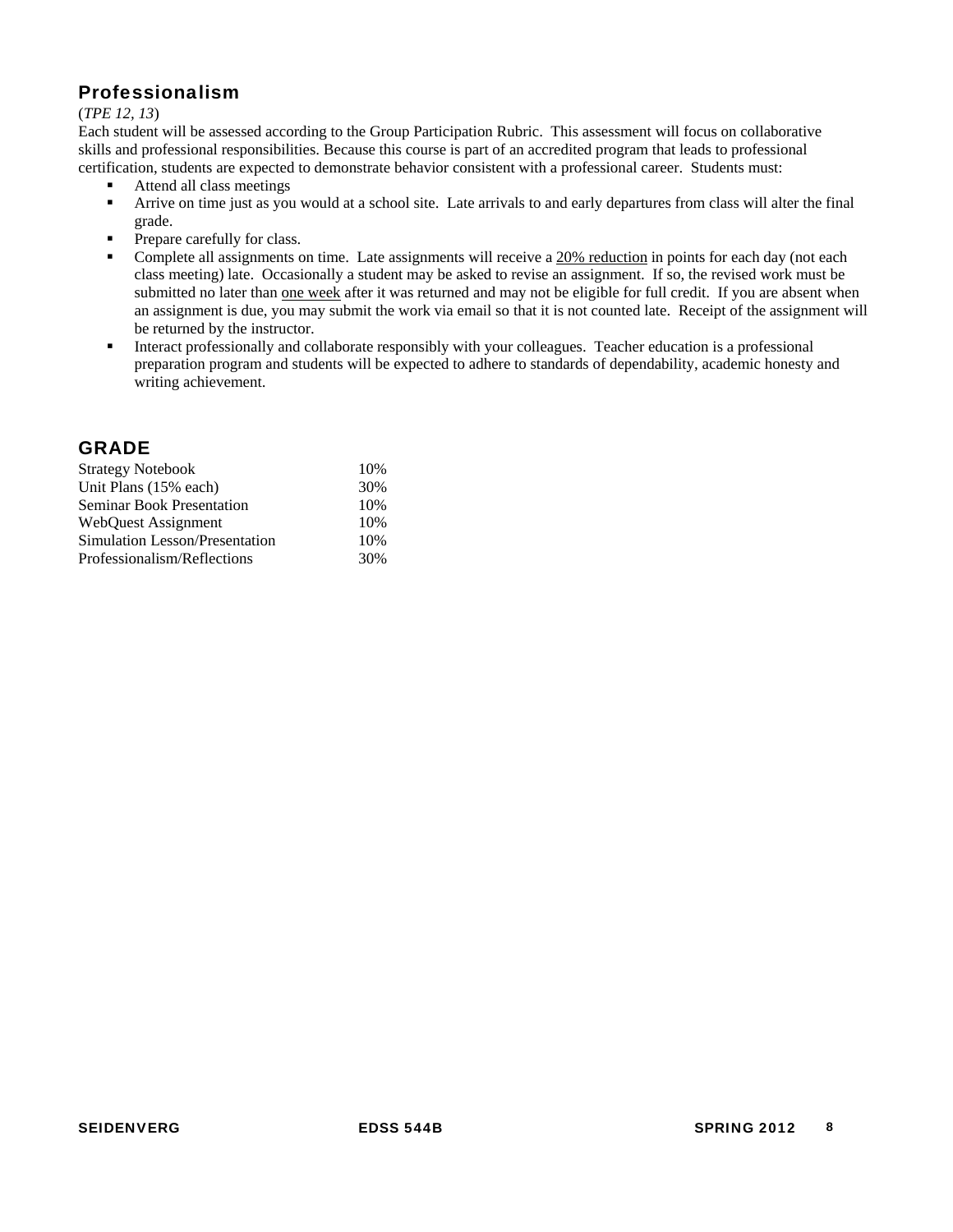# Assessment

#### "A" students:

- 1. Demonstrate serious commitment to their learning, making full use of the learning opportunities available to them and searching out the implications of their learning for future use.
- 
- 2. Complete all assignments thoroughly, thoughtfully, and punctually.<br>
3. Make insightful connections between all assignments and their deve Make insightful connections between all assignments and their developing overall understanding of methods of teaching social studies and its effects on student learning; they continually question and examine assumptions in a genuine spirit of inquiry.
- 4. Always collaborate with their colleagues in professional, respectful and productive ways, enhancing each participant's learning and demonstrating personal integrity.
- 5. Show high level achievement of course goals.
- 6. Consistently complete all class preparation work and are ready to engage in thoughtful discourse.
- 7. Demonstrate responsibility to meeting attendance requirements (miss fewer than 2 classes or have fewer than 2 tardies/leave class early) See COE policy at end of syllabus.

#### "B" students:

- 1. Simply comply with the course requirements and expectations.
- 2. Complete all/most assignments, usually thoroughly, thoughtfully, and punctually.
- 3. Usually connect assignments to their developing overall understanding of social studies and its effects on student learning; may be satisfied with "accepting" their learning as it's "received" without examining, very deeply, their and others' assumptions or seeking a deeper understanding of the implications.
- 4. Show reasonable achievement of course goals.
- 5. Generally collaborate with their colleagues in professional, respectful and productive ways, enhancing each participant's learning and demonstrating personal integrity.
- 6. Complete most class preparation work and are ready to engage in thoughtful discourse
- 7. Demonstrate responsibility to meeting the attendance requirements (miss fewer than three classes or have more than 3 tardies/leave class early). See COE policy at end of syllabus.

#### "C" students:

- 1. Demonstrate an inconsistent level of compliance to course requirements and expectations.
- 2. Complete all/most assignments but with limited thoroughness, thoughtfulness, and/or punctuality.
- 3. Make limited connections between assignments and their developing overall understanding of social studies and its effects on student learning; may not be open to examining assumptions or implications and might actually "dismiss" the role of building students' literacy skills through social studies.
- 4. Attempt but show limited progress in achieving course goals.
- 5. Collaborate with their colleagues in ways that are not always professional, respectful or productive; participants may be distracted from learning and/or personal integrity may not be demonstrated.
- 6. Complete some class preparation work and are generally under-prepared to engage in thoughtful discourse
- 7. Meet the minimum attendance requirements or have excessive tardies/leave class early. See COE policy at end of syllabus.

#### "D" or "F" students:

 attendance, etc. Fail to meet the minimum requirements of a "C." The specific grade will be determined based on rate of assignment completion,

In order to receive a California State Teaching Credential, you must maintain a B average in your College of Education classes and receive no lower than a C+ in any one course. A grade lower than a C+ indicates serious concern about a student's readiness for a teaching credential—significant concerns exist about his/her quality of learning, quality of work, etc. If you are concerned about meeting this requirement at any time, you should talk with your instructor.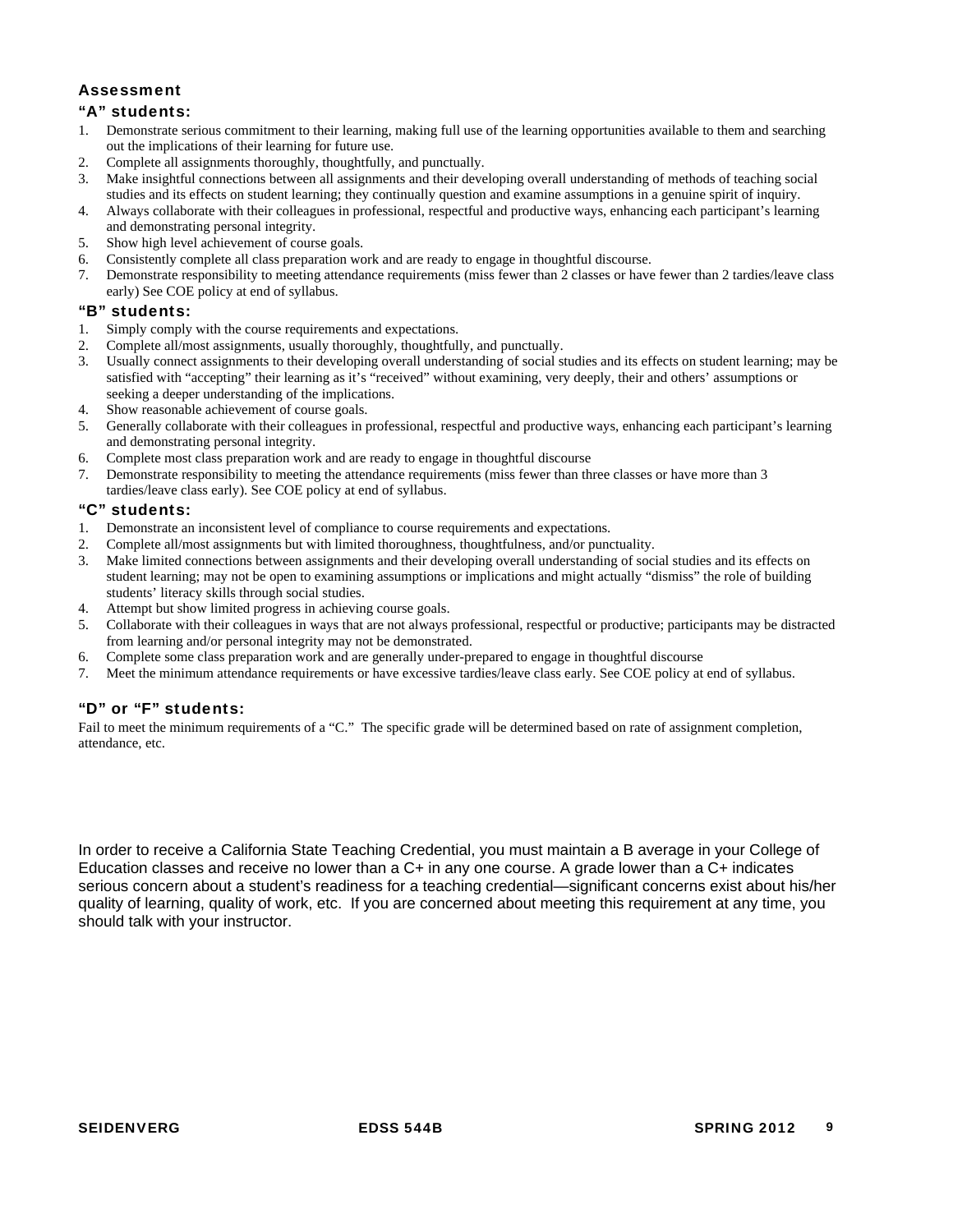# Generally Accepted Attributes of Highly Effective Teachers (AS SEEN IN PRE-SERVICE PROGRAMS)

(Stall, 2007; Roberts and Kellough, 2000; Stone, 2002; McEwan, 2002; Baldwin, Keating and Bachman, 2003; Johnson and Johnson, 1994; SOE Mission Statement, 1997)

# The following will be used as a guideline for defining each attribute:

- 1. **General classroom attendance, promptness, and participation:** is on time, respects time boundaries (breaks, etc.), regularly attends class, and actively participates.
- 2. **Attention to classroom discussion protocols** (per Epstein's Five Stage Rocket)**:** respects time limitations, recognizes and respects the perspectives of fellow classmates, gives wait time, listens actively, uses noninterruptive skills, mediates disagreements by working to understand others' perspectives and finding common ground, genuinely encourages all to participate.
- 3. **Social and cooperative skills (as illustrated in cooperative projects)**: assumes responsibility of one's roles, is open to consensus and mediation, effectively communicates ideas, attends group meetings, is dependable, respects others' ideas, expects quality work from self and colleagues, manages time effectively, uses organizational skills and leadership skills, is assertive but not aggressive, uses reflection as a means of evaluation, motivates and offers positive reinforcement to others.
- 4. **Attention to assignments:** meets time deadlines, produces quality products, responds cooperatively to constructive criticism, uses rubrics or other stipulated criteria to shape an assignment, prioritizes tasks and performs/supervises several tasks at once.
- 5. **General classroom demeanor:** is professional, creative, kind, sensitive, respectful, has a sense of humor, is supportive of fellow classmates and instructors; recognizes others' perspectives as valid and works to include all "voices" in the classroom; is aware of and responsive to issues and behaviors that might marginalize colleagues in the classroom.
- 6. **Flexibility:** is responsive when reasonable adjustments to the syllabus, curriculum, schedule, and school site assignments become necessary (common to the educational arena); can work through frustrations by problem-solving with others and not letting emotional responses dominate or impair thinking; "bounces" back easily; can work calmly under stress.
- 7. **Commitment to ensuring social justice and equity for all students:** is able to identify issues of social justice and equity in the classroom; possesses and continually develops pluralistic and divergent perspectives on educating students; holds high expectations for all learners; applies appropriate instructional strategies to ensure equal outcomes for diverse students; is willing and eager to collaborate with others, especially curriculum specialists, community leaders, and parents on preparing relevant and appropriate instructional activities, curricular units, and school structures that would provide equitable outcomes for students from different linguistic, cultural, and social economic backgrounds.
- 8. **Openness to and enthusiasm for learning:** can engage with a variety of educational ideas with an open mind and a sense of exploration; demonstrates passion for and metacognition of learning across the curriculum and within discipline areas; takes advantage of learning opportunities and seeks out additional opportunities for learning.